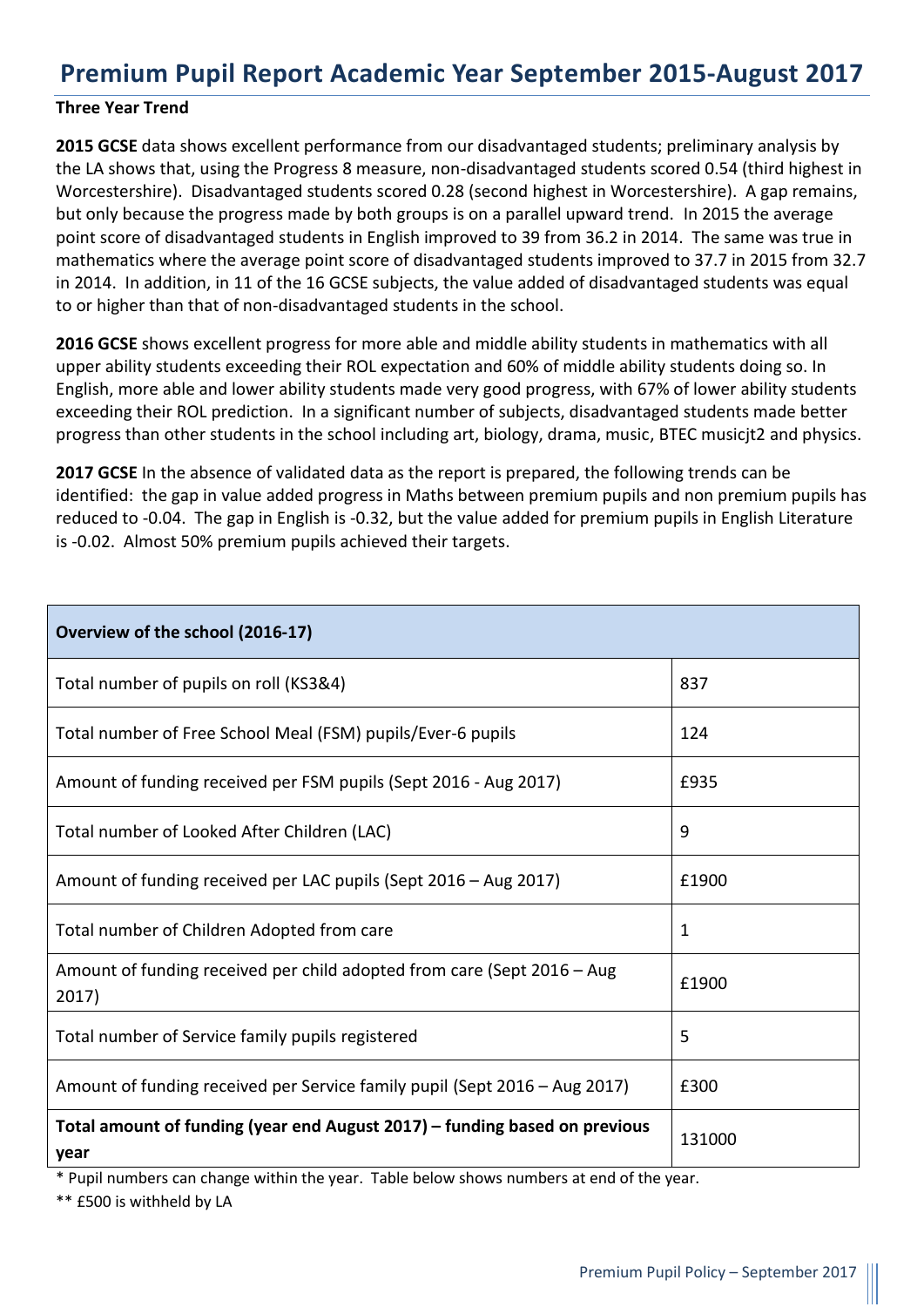| Premium Pupil Group Profile by Year Group (2016-17) |                                       |     |     |     |     |     |  |                               |                                             |
|-----------------------------------------------------|---------------------------------------|-----|-----|-----|-----|-----|--|-------------------------------|---------------------------------------------|
|                                                     | <b>PP LAC</b><br>KS2 Tracking Label % |     |     |     |     |     |  |                               | PP with additional needs                    |
| Year                                                | <b>PP</b><br><b>Total</b>             | F   | M   |     | M   | U   |  | (Looked<br>After<br>Children) | <b>(Statement or School Action</b><br>Plus) |
| 7                                                   | 35                                    | 16  | 19  | 8   | 16  | 11  |  | 3                             | 6                                           |
| 8                                                   | 36                                    | 15  | 21  | 8   | 20  | 8   |  | 1                             | 9                                           |
| 9                                                   | 22                                    | 9   | 13  | 5   | 9   | 8   |  | 1                             |                                             |
| 10                                                  | 20                                    | 9   | 11  | 1   | 11  | 8   |  | 1                             | 3                                           |
| 11                                                  | 24                                    | 10  | 14  | 4   | 10  | 10  |  | 3                             | 5                                           |
| Total                                               | 137                                   | 59  | 78  | 26  | 66  | 45  |  | 9                             | 24                                          |
|                                                     |                                       | 43% | 57% | 19% | 48% | 33% |  | 6.5%                          | 18%                                         |

\*student numbers can change during the year

### **Allocation**

The Pupil Premium is allocated to children from low-income families who are currently known to be eligible for FSM in both mainstream and non-mainstream settings and children who have been looked after continuously for more than six months. The amount of allocation September 2013-March 2014 was £900 and April 2014-August 2014 was increased £935 and remains at this level.

The Pupil Premium is paid to local authorities by means of a specific grant based on January 2015 school census figures for pupils registered as eligible for FSM in reception to Year 11. For looked after children the Pupil Premium is calculated using the Children Looked After data returns (SSDA903).

Local authorities are responsible for looked after children in care and will make payments to schools and academies where an eligible looked after child is on roll.

The Government decided that eligibility for the Pupil Premium in 2012-13 would be extended to pupils who have been eligible for free school meals (FSM) at any point in the last 6 years. These pupils are referred to as "Ever 6 pupils".

A premium has also been introduced for children whose parents are currently serving in the armed forces; this rose to £300 for 2013-14 and remains at this level. This service premium is designed to address the emotional and social well-being of these pupils.

Looked-after children (LAC) defined in the Children Act 1989 as one who is in the care of, or provided with accommodation by, an English local authority are awarded £1,900 (£500 is withheld by the LA)

Children who have ceased to be looked after by a local authority in England and Wales because of adoption, a special guardianship order, a child arrangements order or a residence order receive £1,900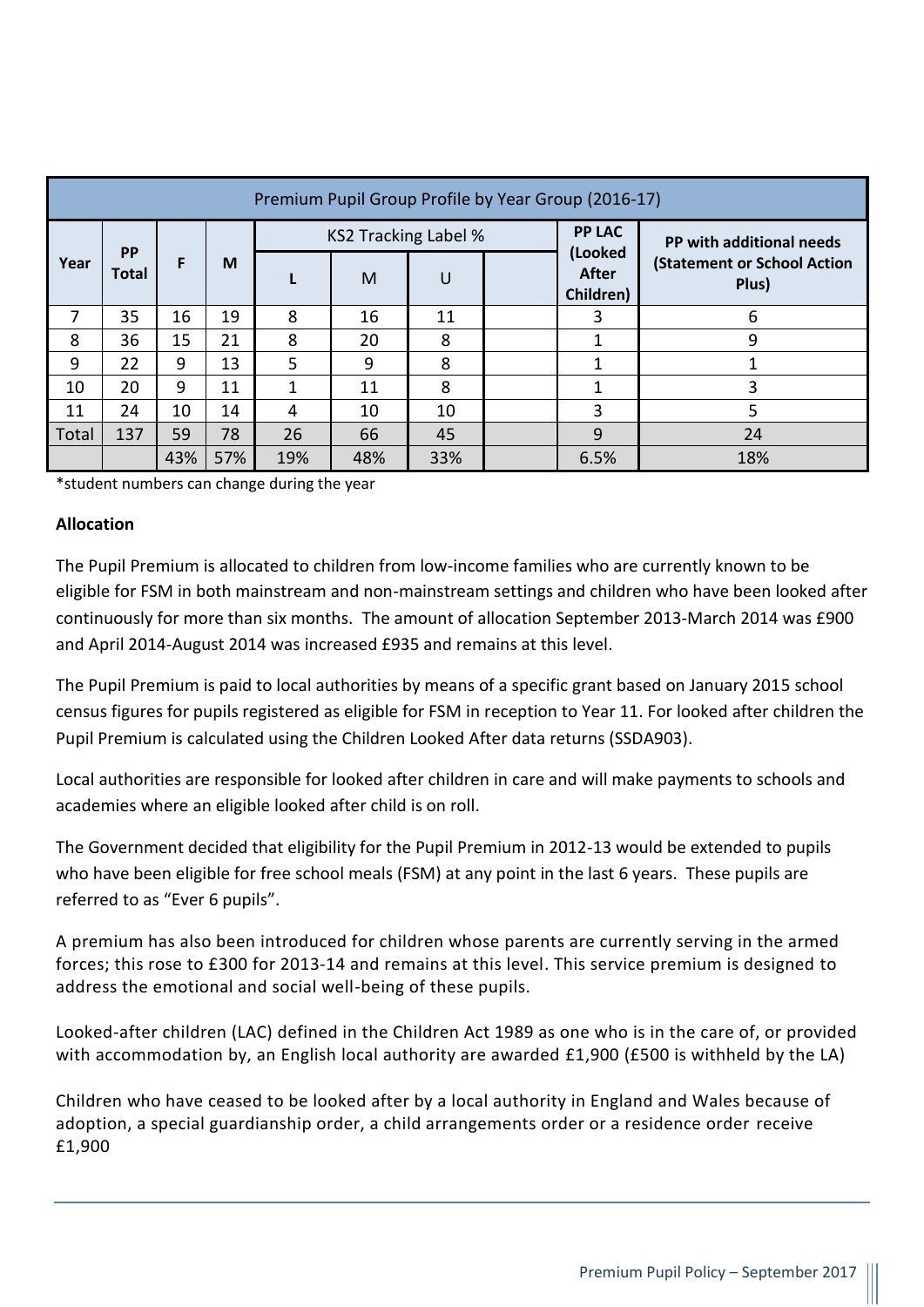# **Premium Pupil Expenditure September 2016-July 2017**

| <b>Expenditure</b>                                                                               | Cost          |
|--------------------------------------------------------------------------------------------------|---------------|
| <b>Staffing</b>                                                                                  |               |
| An additional English teacher and Maths teacher have been employed to allow increased            |               |
| teaching capacity within both faculties with a specific aim of focusing on Premium Pupil cohort  |               |
| performance. Additional staffing is also used to reduce class sizes in these core subjects. Cost |               |
| has been calculated as a proportion of staff costs based on % of Premium Pupils in the school    |               |
|                                                                                                  | 14166.67      |
| The appointment of two Assistant Head Teachers enables the roles of Premium Pupil cohort         |               |
| leader and Premium Pupil data tracker to be created in order to build effective relationships    |               |
| with the cohort, track the progress and develop strategies to enhance outcomes for these         |               |
| students.                                                                                        |               |
|                                                                                                  | 11613.60      |
| Data Tracking                                                                                    |               |
| Strategy, tracking progress                                                                      | 14517.00      |
| Data Manager work with PP                                                                        | 760.00        |
| <b>KS4 Intervention</b>                                                                          |               |
| The continued commitment to the appointment of non-teaching assistant Key Stage leaders.         |               |
| This enables these key members of staff to develop effective relationships with Premium Pupils   |               |
| with the aim of improving outcomes. Particular focus of KS4 Assistant Leader is to work with     |               |
| those students in danger of failing to meet targets.                                             |               |
|                                                                                                  |               |
| Members of SLT are also involved in the mentoring process, particularly for KS4 students in      |               |
| danger of failing to meet target levels.                                                         |               |
|                                                                                                  | 20080.00      |
| Assistant Key Stage 4 Leader will run "How to Revise" clinics in to focus revision for key       |               |
| students.                                                                                        |               |
|                                                                                                  |               |
| Elevate Revision sessions and Parents' Session to support revision of PP students and their      | See Financial |
| parents in preparing for exams and raising aspiration for both Y11 after mocks and Y9 before     |               |
| school exams.                                                                                    | Support       |
|                                                                                                  | Requests      |
|                                                                                                  | 656.41        |
| <b>KS3 Intervention</b>                                                                          |               |
| Non-teaching Assistant Key Stage 3 leader is involved in regular monitoring and mentoring of     |               |
| students who are failing to meet targets.  Particular focus is paid to Premium Pupils choosing   |               |
| options in Y8 and frequent contact with parents is also key to this process where required.      |               |
| Academic and behaviour and engagement intervention programme and data tracking by KS3            |               |
| Assistant Leader, organising mentoring, tracking of progress, duty team monitoring               |               |
| Key students are invited to attend a homework club - run by TAs four evenings per week and       |               |
| one lunchtime. This provides support to those students who find organising their time at home    |               |
| difficult, or who require support with homework that is not easily available at home.            | 2071.79       |
| National Enterprise Challenge                                                                    |               |
| <b>Attendance</b>                                                                                |               |
| Deputy Headteacher trained as Education Welfare Officer to improve attendance. E.g. contact      |               |
| with parents, liaising with key stage offices (KS Assistant time also costed), home visits.      |               |
| Working with Premium Pupils and their families to improve attendance.                            | 9196.60       |
|                                                                                                  |               |
| <b>Working with Parents</b>                                                                      |               |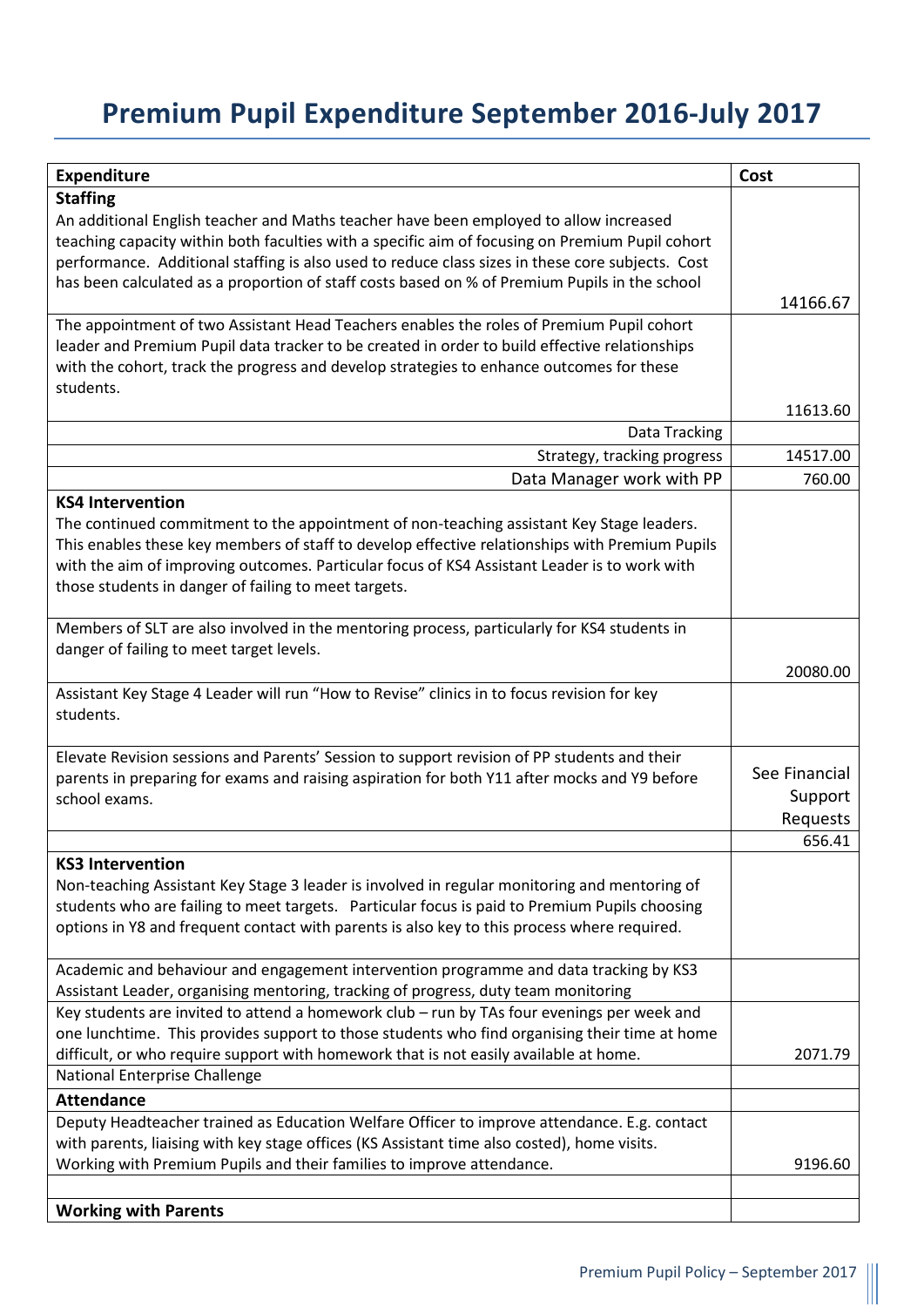| Key stage offices monitoring parental engagement from Pupil Premium families, eg through           |           |
|----------------------------------------------------------------------------------------------------|-----------|
| Parents' Evening attendance etc.                                                                   |           |
|                                                                                                    |           |
| <b>IAG</b>                                                                                         |           |
| Members of staff have received training in order for them to deliver Careers Advice and            |           |
| Guidance to students in addition to the Connexions Advisor who also has meetings with              |           |
| students. One of these members of staff has allocated time to provide individual support to        |           |
| students (particularly in Y11) with a focus on those with most need (including Premium Pupils)     |           |
|                                                                                                    |           |
|                                                                                                    | 776.35    |
| All Y11 students have received 2 individual interviews - one with local business people and one    |           |
| with Head of Sixth Form/Assistant KS5 leader to support decisions with next steps. Y10             |           |
| students also receiving interviews.                                                                |           |
|                                                                                                    | 1263.42   |
| Raising aspirations events have also taken place - Y10 and Y11 students visiting universities      |           |
| (e.g. Birmingham and Oxford). Pupil Premium students highlighted for these places where            |           |
| appropriate and Get Ahead programme                                                                |           |
|                                                                                                    |           |
|                                                                                                    |           |
| <b>SEN/Additional Provision</b>                                                                    |           |
| In order to support Premium Pupils with more complex emotional, behavioural or attendance-         |           |
| related barriers to learning, we have also been able to provide access to a counsellor for 6       |           |
| Premium Pupils.                                                                                    |           |
|                                                                                                    |           |
| We have employed the Behaviour Support Team, Education Welfare Officer and Educational             |           |
| Psychologist to work with others, as well as paying for a re-engagement intervention for one       |           |
| student to encourage attendance and engagement in school life.                                     |           |
|                                                                                                    | 4273.00   |
| Nearly 15% Premium Pupils have SEN. SENCO time dedicated to interventions, support,                |           |
| parental engagement                                                                                |           |
|                                                                                                    |           |
|                                                                                                    |           |
| Top-up of FSM Costs to enable students to purchase a full meal                                     | 6240.00   |
|                                                                                                    |           |
| <b>Financial Support Requests</b>                                                                  |           |
| Requests for uniform, equipment, revision materials, laptop access, trip subsidies, music tuition, | 7207.00   |
| cooking ingredients etc.                                                                           |           |
| <b>Teaching &amp; Learning</b>                                                                     |           |
| Resources and training events are planned for staff. These are aimed at enhancing the              |           |
| knowledge, skills and practice of meta-cognition techniques, self-regulation strategies, effective |           |
| feedback and peer assisted learning. These strategies have been highlighted as having              |           |
| significant impact on improving outcomes for Premium Pupil students from research conducted        |           |
| by the Sutton Trust. These will be provided by Assistant Head - (Teaching and Learning).           |           |
|                                                                                                    |           |
| Work has also started amongst members of the Green Team (Middle Leaders) to share and              |           |
| evaluate the success of intervention strategies. Work of cross departmental Performance            |           |
| Management targets focussed also on Premium Pupils                                                 | 14178.43  |
| Pupil Premium Progress Meetings - fortnightly meetings with Heads of KS and PP team                |           |
| to discuss success and next steps for all interventions.                                           | 6526.15   |
| <b>Faculty Meetings and Academic Intervention</b>                                                  | 17160.13  |
| <b>TOTAL</b>                                                                                       | 130636.55 |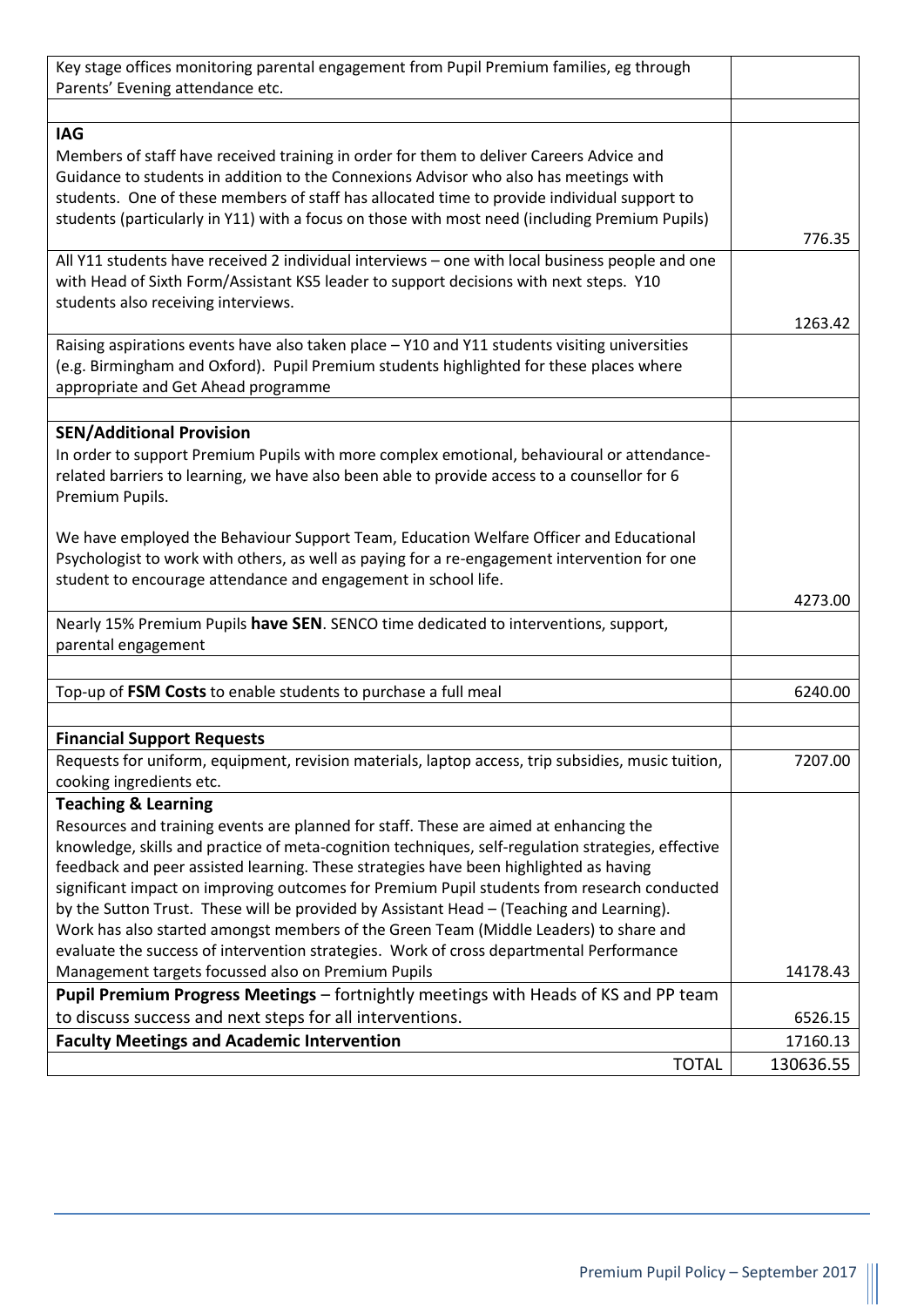## **Impact and Monitoring:**

Key Priority: To narrow the disadvantage gap by addressing inequalities and raising the attainment of those students from low-income families.

Outcomes: Targeted additional support strategies resulting in every student (regardless of financial disadvantage) being able to:

- improve levels of attainment and progress
- close attainment gaps relative to school averages
- have full access to the school's curriculum
- access the school's extra-curricular provision

Progress data of Premium Pupils is monitored in the following ways:

- by class teachers on a daily basis as a normal process in their lessons PP highlighted within regular monitoring processes.
- by teachers in conjunction with Heads of Faculty/Department in Pupil Progress meetings.
- by Heads of Faculty/Department in the whole school yearly cycle of data tracking, monitoring and intervention.
- by Heads of Faculty/Department or TLR holders through book trawls and pupil voice interviews
- by JBL for English, Maths, Science after each data collection point.

Attendance and behaviour data will also be monitored as part of normal school processes, with Premium Pupils as a highlighted group

Interventions for each student are decided on an individual, needs-led basis. This enables students to benefit from more than one intervention at any one time.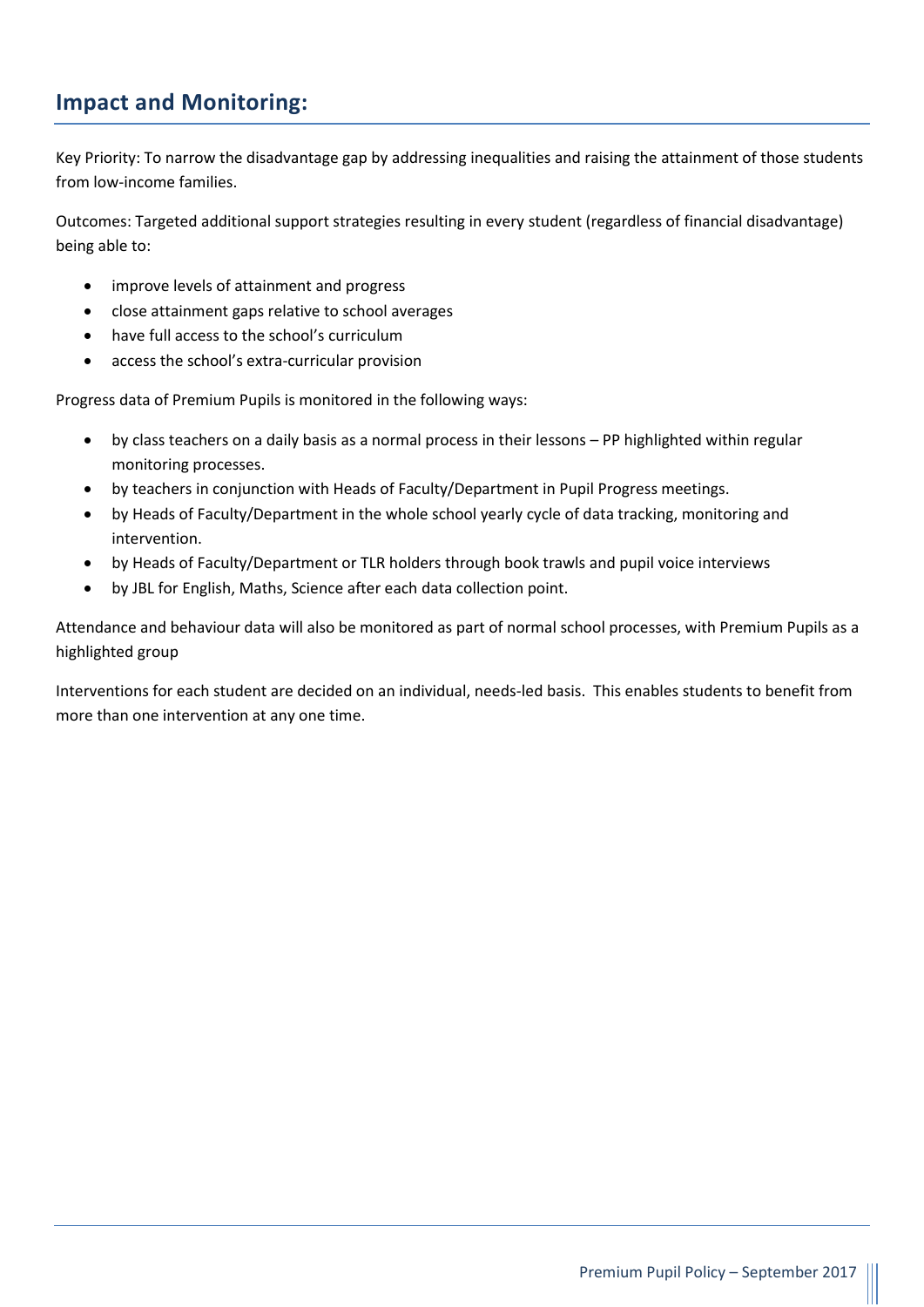## **2016-7 Data**

| <b>All SS</b> | %    | non PP     | <b>PP</b>               |                    |
|---------------|------|------------|-------------------------|--------------------|
|               |      |            |                         |                    |
|               | 10.0 |            |                         | 9.7                |
|               | 90.0 |            |                         | 77.4               |
| я             |      |            |                         | 19.4               |
|               |      | 170<br>153 | 139<br>14<br>129<br>1.4 | 10.1<br>92.8<br>24 |

| % Attendance | 96.78 | 96.96 | C<br>- 10 |
|--------------|-------|-------|-----------|
|              |       |       |           |

| Y8                          |        |      |        |      |           |      |  |
|-----------------------------|--------|------|--------|------|-----------|------|--|
|                             | All SS | %    | non PP |      | <b>PP</b> |      |  |
| Total                       | 173    |      | 136    |      |           |      |  |
| 5+ Impressive & Significant | 43     | 24.9 | 38     | 27.9 |           | 13.5 |  |
| 8+Expected                  | 156    | 90.2 | 124    | 91.2 | 32        | 86.5 |  |
| 5+ Some & Little            | 25     | 14.5 | 16     | 11.8 |           | 24.3 |  |

| % Attendance | -- - | os oo |  |
|--------------|------|-------|--|
|              |      |       |  |

| Υ9                                |        |      |        |      |           |      |
|-----------------------------------|--------|------|--------|------|-----------|------|
|                                   | All SS | ℅    | non PP |      | <b>PP</b> |      |
| Total                             | 170    |      |        |      |           |      |
| 5 + subjects above expected grade | 154    | 90.6 | 133    | 90.5 |           | 91.3 |
| 4 + subjects 3 or more grades     |        |      |        |      |           |      |
| below FFT                         | 16     | 9.4  | 14     | 9.5  |           | 8.7  |

| % Att | ----- | <b>Contract</b> | $\sim$ |
|-------|-------|-----------------|--------|
|       |       |                 |        |

| Y10 - Predicted Grades            |               |      |        |               |    |      |
|-----------------------------------|---------------|------|--------|---------------|----|------|
|                                   | <b>All SS</b> | %    | non PP | $\frac{9}{6}$ | PP |      |
| Total                             | 154           |      | 134    |               | 20 |      |
| 5 + subjects above expected grade | 142           | 92.2 | 124    | 92.5          | 18 | 90.0 |
| 4 + subjects 2 or more grades     |               |      |        |               |    |      |
| below FFT                         |               | 2.6  |        | 3.0           |    | 0.0  |

| % At | 93. AN  | 04.20 | 88 |
|------|---------|-------|----|
|      | <i></i> | -- 20 | 36 |
|      |         |       |    |

| Y10 - Mock Grades                 |               |       |        |       |                 |       |
|-----------------------------------|---------------|-------|--------|-------|-----------------|-------|
|                                   | <b>All SS</b> | %     | non PP |       | PP              |       |
| Total                             | 154           |       | 134    |       | 20              |       |
| 5 + subjects above expected grade | 75            | 48.7  | 67     | 50.0  |                 | 40.0  |
| 4 + subjects 2 or more grades     |               |       |        |       |                 |       |
| below FFT                         | 74            | 48.1  | 64     | 47.8  | 10 <sup>1</sup> | 50.0  |
|                                   |               |       |        |       |                 |       |
| % Attendance                      |               | 93.40 |        | 94.38 |                 | 86.88 |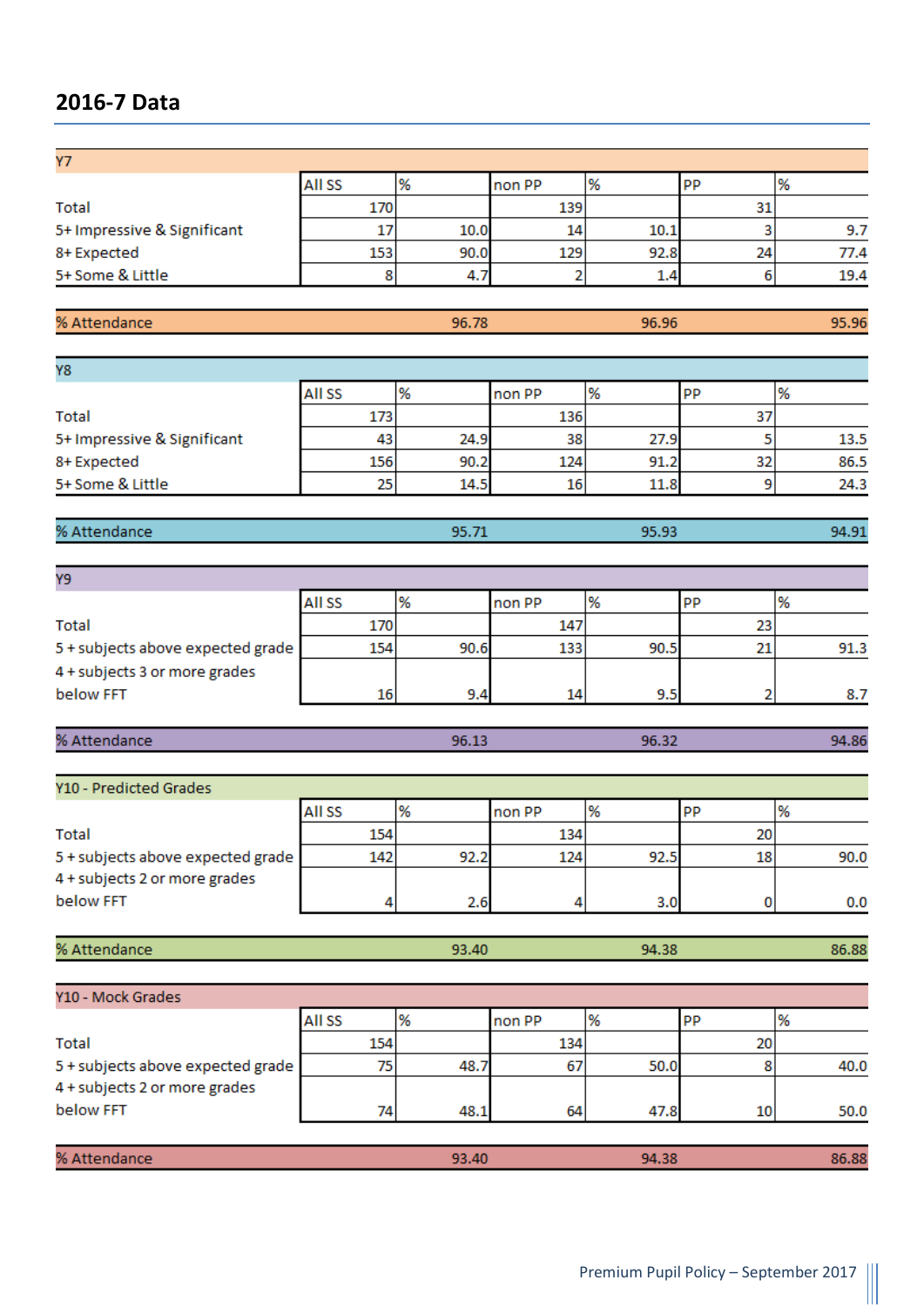| 1. Barriers to future attainment (for pupils eligible for PP)                            |                                                                                                   |                                                                                                                                                                   |  |  |  |
|------------------------------------------------------------------------------------------|---------------------------------------------------------------------------------------------------|-------------------------------------------------------------------------------------------------------------------------------------------------------------------|--|--|--|
|                                                                                          | In-school barriers (issues to be addressed in school, such as poor literacy skills)               |                                                                                                                                                                   |  |  |  |
| А.                                                                                       | Need to develop numeracy skills for students with low prior attainment to ensure good progress    |                                                                                                                                                                   |  |  |  |
| В.                                                                                       | Gap in levels of progress for students eligible for PP remain in some subject areas               |                                                                                                                                                                   |  |  |  |
| C.                                                                                       | Attitude and effort scores for small groups of students affects academic progress                 |                                                                                                                                                                   |  |  |  |
|                                                                                          | External barriers (issues which also require action outside school, such as low attendance rates) |                                                                                                                                                                   |  |  |  |
| D.                                                                                       | Attendance rates for students eligible for PP remain below that of non-PP students.               |                                                                                                                                                                   |  |  |  |
| 2. Desired outcomes (desired outcomes and how they will be measured)<br>Success criteria |                                                                                                   |                                                                                                                                                                   |  |  |  |
| А.                                                                                       | Improved performance for students with low prior attainment in Maths                              | Low prior attainment PP students in maths perform in line<br>with non-PP low prior attainment students.                                                           |  |  |  |
| <b>B.</b>                                                                                | Continued work to close gaps across all subjects                                                  | Students in subjects identified from 2016 GCSE data perform<br>in line with non-PP low prior attainment students. (11<br>subjects below - see above in 2016 GCSE) |  |  |  |
| C.                                                                                       | Improved attitude and effort of key identified students                                           | A&E data and Skills data across all years is in line with scores<br>for non-PP students.                                                                          |  |  |  |
| D.                                                                                       | Increased attendance rates for students eligible for PP.                                          | Overall attendance among pupils eligible for PP improves to<br>95% in line with 'other' pupils. Particular focus on Y10<br>(improving from 90.54% in Y9)          |  |  |  |

**Whilst the barriers mentioned above represent some patterns that might exist for Premium Pupils after careful consideration of data from the previous year, it must be stressed that at Hanley Castle we consider each student individually and address issues in progress accordingly. Our calendared Pupil Premium Progress meetings enable discussion about individuals and provide the "bigger picture" from which we are able to evaluate and monitor interventions and act accordingly.**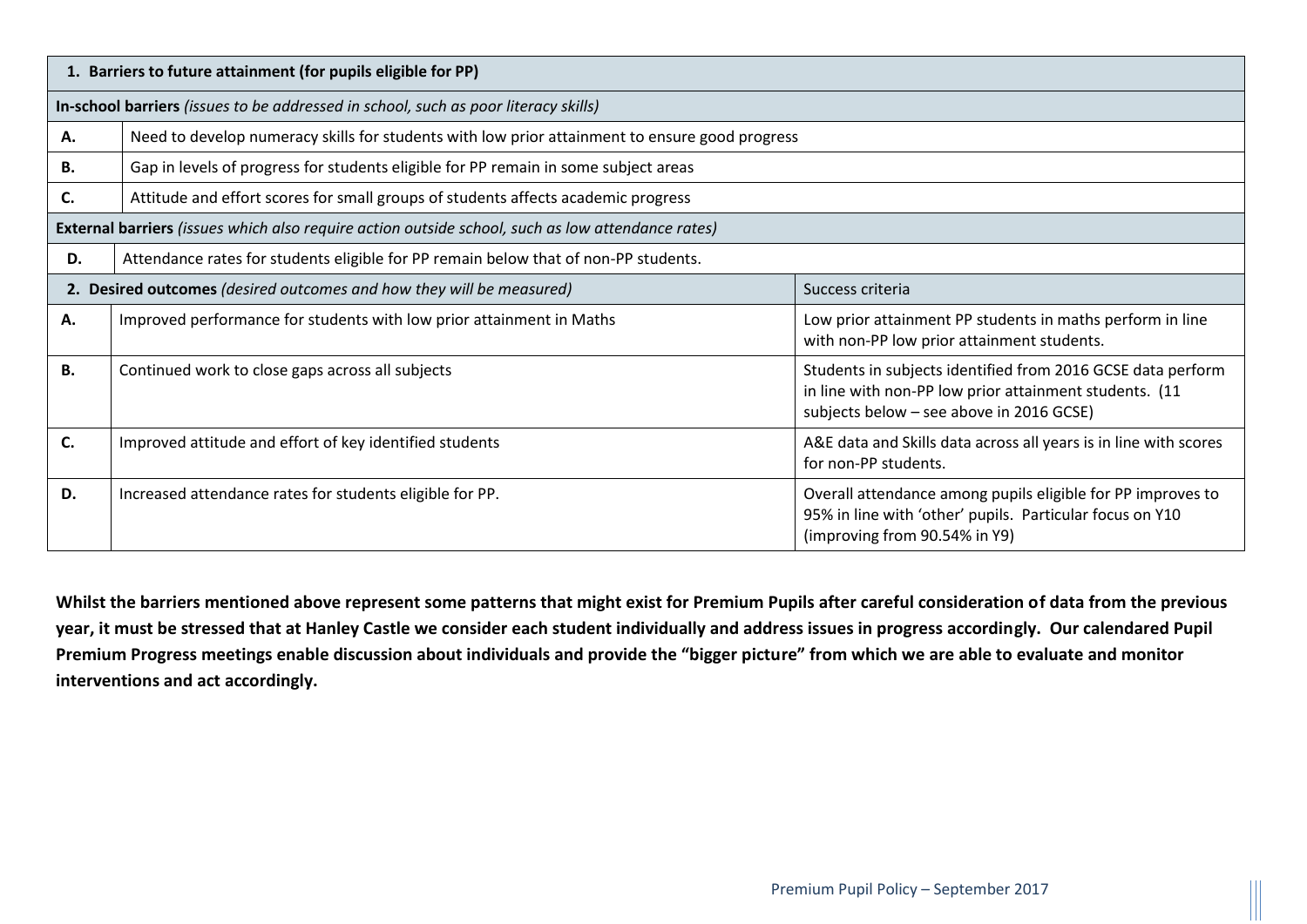| 3. Review                                                                                                        |                                                                                                                                              |                                                                                                                                                                            |                                                                                                    |                                                                 |                         |  |
|------------------------------------------------------------------------------------------------------------------|----------------------------------------------------------------------------------------------------------------------------------------------|----------------------------------------------------------------------------------------------------------------------------------------------------------------------------|----------------------------------------------------------------------------------------------------|-----------------------------------------------------------------|-------------------------|--|
| Academic year                                                                                                    | 2016-17                                                                                                                                      |                                                                                                                                                                            |                                                                                                    |                                                                 |                         |  |
| whole school strategies.                                                                                         |                                                                                                                                              | The three headings below enable schools to demonstrate how they are using the Pupil Premium to improve classroom pedagogy, provide targeted support and support            |                                                                                                    |                                                                 |                         |  |
| i. Quality of teaching for all                                                                                   |                                                                                                                                              |                                                                                                                                                                            |                                                                                                    |                                                                 |                         |  |
| Chosen action /<br><b>Desired outcome</b><br>approach                                                            |                                                                                                                                              | What is the evidence and rationale<br>for this choice?                                                                                                                     | How will you ensure it is<br>implemented well?                                                     | <b>Staff lead</b>                                               | <b>Review of Impact</b> |  |
| Closing gaps across all<br>subject areas                                                                         | Continued embedding of<br>feedback that causes<br>thinking and moves<br>students forward                                                     | <b>EEF toolkit</b><br>AfL - Dylan Wiliam research<br>The most effective intervention to ensure<br>progress                                                                 | CPD - Marking & Feedback<br>SIG - focus on AfL<br><b>Book Trawls</b><br>Pupil voice<br>Focus weeks | <b>JBL</b><br>GL<br><b>Green Team</b><br>Depts/JBL<br>Depts/JBL |                         |  |
| Closing gaps across all<br>subject areas                                                                         | Close monitoring of<br>progress and engagement<br>in all years by increased<br>data analysis by data<br>manager - provided to<br><b>HODs</b> | Ensuring early interventions both<br>academically and for behaviour and<br>engagement from subject specialists as well<br>as KS teams to address underperformance<br>early | Overview by PP lead<br>Green team review and sharing of<br>strategies.                             | <b>JBL</b><br>Green team                                        |                         |  |
|                                                                                                                  |                                                                                                                                              |                                                                                                                                                                            |                                                                                                    | <b>Total budgeted cost</b>                                      | 75,000                  |  |
| ii. Targeted support                                                                                             |                                                                                                                                              |                                                                                                                                                                            |                                                                                                    |                                                                 |                         |  |
| <b>Desired outcome</b>                                                                                           | Chosen action /<br>approach                                                                                                                  | What is the evidence and rationale<br>for this choice?                                                                                                                     | How will you ensure it is<br>implemented well?                                                     | <b>Staff lead</b>                                               | <b>Review of Impact</b> |  |
| Low prior attainment<br>PP students in maths<br>perform in line with<br>non-PP low prior<br>attainment students. | <b>Employment of extra Maths</b><br>teacher and re-organisation<br>of timetable to enable<br>additional KS4 maths<br>group.                  | Experienced teacher working therefore with<br>small group of Low Prior attainment<br>students.                                                                             | Faculty monitoring                                                                                 | DF/SE                                                           |                         |  |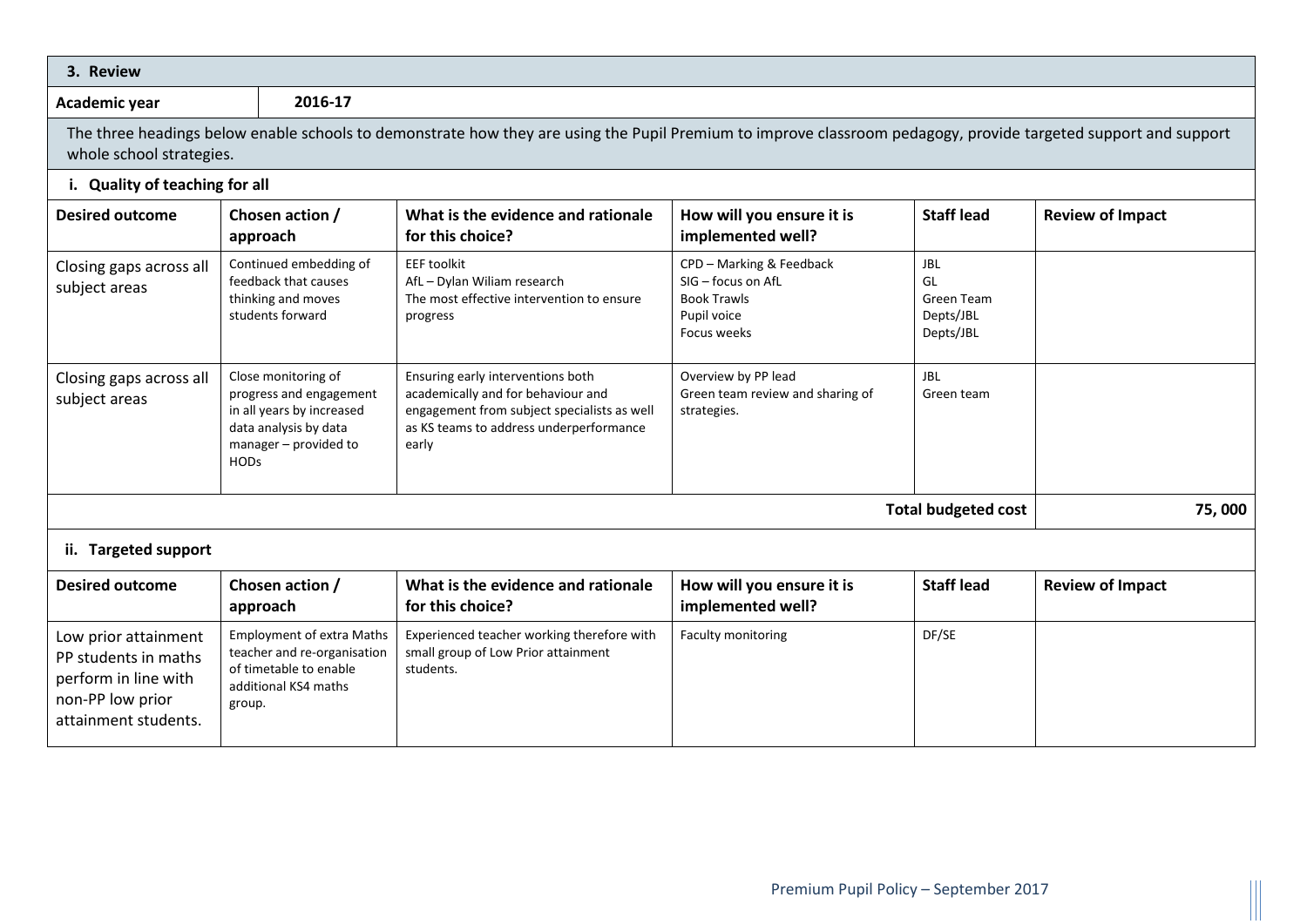| Low prior attainment<br>PP students in maths<br>perform in line with<br>non-PP low prior<br>attainment students. | Introduction of KIRFs with<br>KS3                                                                                                                      | To ensure key mathematical skills<br>are embedded early in Secondary<br>School                                                                                                                                                                        | <b>Faculty monitoring</b><br>CATs testing for PP in Y7 to provide<br>additional base-line                                        |                   |                                                                                                                                                                                                                      |
|------------------------------------------------------------------------------------------------------------------|--------------------------------------------------------------------------------------------------------------------------------------------------------|-------------------------------------------------------------------------------------------------------------------------------------------------------------------------------------------------------------------------------------------------------|----------------------------------------------------------------------------------------------------------------------------------|-------------------|----------------------------------------------------------------------------------------------------------------------------------------------------------------------------------------------------------------------|
| PP students in maths<br>perform in line with<br>non-PP attainment<br>students.                                   | All pupils provided with<br>revision guides and<br>equipment(incl calculators)<br>if required                                                          | Appropriately equipped pupils are<br>able to access all areas of the<br>syllabus and build familiarity with<br>the necessary tools                                                                                                                    | Register of equipment maintained                                                                                                 | MC                | 0.01 difference in performance<br>looking at unvalidated data                                                                                                                                                        |
| PP students in maths<br>perform in line with<br>non-PP attainment<br>students.                                   | All pupil premium students<br>provided with additional<br>revision sessions and<br>resources                                                           | Pupil premium students can have<br>difficulty accessing after school<br>revision classes for transport reasons                                                                                                                                        | MC released from tutor periods to<br>spend time with small groups and<br>individuals to provide targeted revision<br>and support | <b>MC</b>         |                                                                                                                                                                                                                      |
| PP students in maths<br>perform in line with<br>non-PP attainment<br>students.                                   | Engagement with low prior<br>attaining students' parents                                                                                               | Ensuring that parents are in position<br>to support students in run-up to<br>exam time                                                                                                                                                                | JW and SE running parental workshops<br>to engage parents and provide<br>information                                             | JW/SE             |                                                                                                                                                                                                                      |
| <b>Total budgeted cost</b>                                                                                       |                                                                                                                                                        |                                                                                                                                                                                                                                                       |                                                                                                                                  |                   | included in above                                                                                                                                                                                                    |
| iii. Other approaches                                                                                            |                                                                                                                                                        |                                                                                                                                                                                                                                                       |                                                                                                                                  |                   |                                                                                                                                                                                                                      |
| <b>Desired outcome</b>                                                                                           | Chosen action /<br>approach                                                                                                                            | What is the evidence and rationale<br>for this choice?                                                                                                                                                                                                | How will you ensure it is<br>implemented well?                                                                                   | <b>Staff lead</b> | <b>Review of Impact</b>                                                                                                                                                                                              |
| Improved attitude and<br>effort of key identified<br>students                                                    | KS monitoring of A&E<br>scores and yellow slip<br>referrals each half term,<br>leading to list of students<br>for mentoring and<br>monitoring quickly. | Swift intervention<br>Small group/individual discussion and<br>mentoring by experienced members of staff<br>(KSLs, SLT, duty team)<br>Identification of further barriers<br>Ensuring that behaviour for learning is<br>appropriate to ensure progress | KS leaders to monitor<br><b>KSL/SAK</b><br>Tutors to monitor                                                                     |                   |                                                                                                                                                                                                                      |
| Increased attendance<br>rates for students<br>eligible for PP.                                                   | Close monitoring by KS<br>offices.<br>SAK in-house attendance<br>Trial of incentives using<br>Epraise.                                                 |                                                                                                                                                                                                                                                       |                                                                                                                                  | <b>SAK</b>        | Y7, 8, 9 PP attendance 95.96,<br>94.91, 94.86% respectively. Having<br>an impact in KS3 - hopefully this<br>will follow through as the students<br>go through school. Y10 and Y11<br>figures still affected by small |